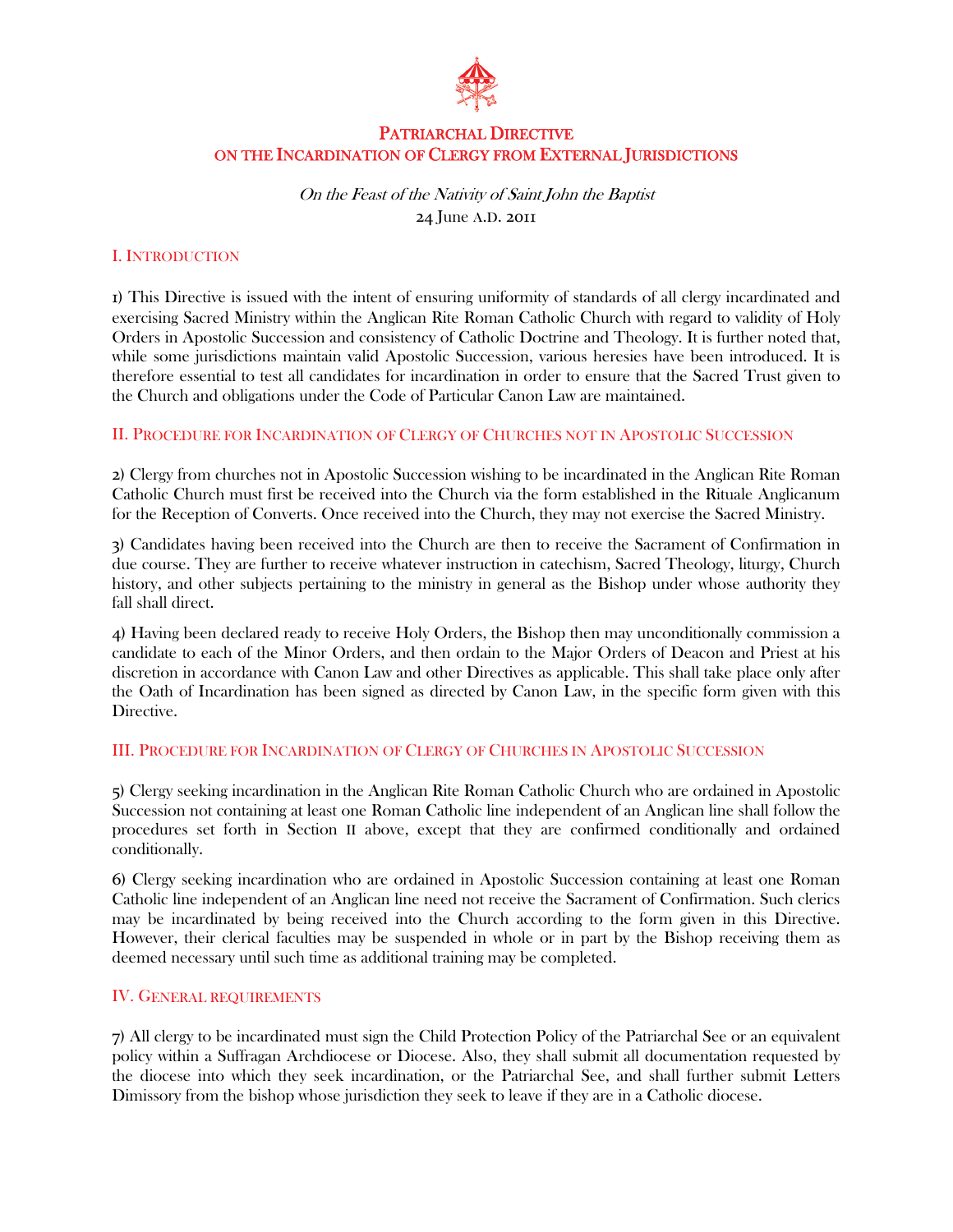8) A background investigation and psychological examination is required for all clergy seeking incardination in accordance with existing standards established for ordination candidates. This need not be a new investigation and/or examination if sufficient proof of a recent investigation and/or examination may be provided.

9) All clergy being incardinated into the Anglican Rite Roman Catholic Church shall take the following oath in writing and, if not being ordained *sub-conditione*, in the ceremony provided below, except when exempted under this Directive. And note that clergy being incardinated under Section II of this Directive shall not be required to take this Oath, as they will have taken its equivalent in the Rite of Reception of Converts.

## RITE OF INCARDINATION

The cleric to be incardinated kneels before the Bishop, who is seated at the faldstool before the altar. The cleric places his right hand on the Book of Gospels. He then recites the following Oath of Incardination (which shall also be signed by all clergy to be incardinated into the Anglican Rite Roman Catholic Church.)

 I, N.N., ....years of age, enlightened by divine grace, kneel before thee, Right (or Most) Reverend Father, having before mine eyes and touching with my hand the holy Gospels. And with firm faith I believe and profess each and all the articles contained in the Apostles' Creed, that is: I believe in God, the Father almighty, Creator of heaven and earth; and in Jesus Christ, his only Son, our Lord, who was conceived by the Holy Ghost, born of the Virgin Mary, suffered under Pontius Pilate, was crucified, died, and was buried; He descended into hell, the third day he rose again from the dead; He ascended into heaven, and sitteth at the right hand of God, the Father almighty, from thence he shall come to judge the living and the dead. I believe in the Holy Ghost; the Holy Catholic Church; the communion of saints; the forgiveness of sins; the resurrection of the body, and  $\blacktriangleright$  life everlasting. Amen.

 I firmly admit and embrace the apostolic and ecclesiastical traditions and all the other constitutions and ordinances of the Church Universal and of this Particular Church.

 I admit the Sacred Scriptures in the sense which hath been held and is still held by holy Mother Church, whose duty it is to judge the true sense and interpretation of Sacred Scripture, and I shall never accept or interpret them in a sense contrary to the unanimous consent of the fathers.

 I profess that the sacraments of the New Law are truly and precisely seven in number, instituted for the salvation of mankind, though all are not necessary for each individual: baptism, confirmation, holy Eucharist, penance, anointing of the sick, holy orders, and matrimony. I profess that all confer grace, and that baptism, confirmation, and holy orders cannot be repeated without sacrilege. I also accept and admit the ritual of the Catholic Church in the solemn administration of all the aforementioned sacraments.

 I accept and hold in each and every part all that hath been defined and declared by the Sacred Council of Trent concerning original sin and justification. I profess that in the Holy Mass there is offered unto God a true, real, and propitiatory Sacrifice for the living and the dead; that in the Holy Sacrament of the Eucharist the Body and Blood together with the soul and divinity of our Lord Jesus Christ is really, truly, and substantially present, and that there taketh place in the Mass what the Church calleth transubstantiation, which is the change of all the substance of bread into the Body of Christ and of all substance of wine into his Blood. I confess also that in receiving under either of these species one receiveth Jesus Christ whole and entire.

 I firmly hold that Purgatory existeth and that the souls detained there can be helped by the prayers of the faithful.

 Likewise I hold that the saints, who reign with Jesus Christ, should be venerated and invoked, that they offer prayers unto God for us, and that their relics are to be venerated.

 I firmly profess that the images of Jesus Christ and of the Mother of God, Blessed Mary Ever-Virgin, as well as of all the saints should be given due honor and veneration. I also affirm that Jesus Christ left to the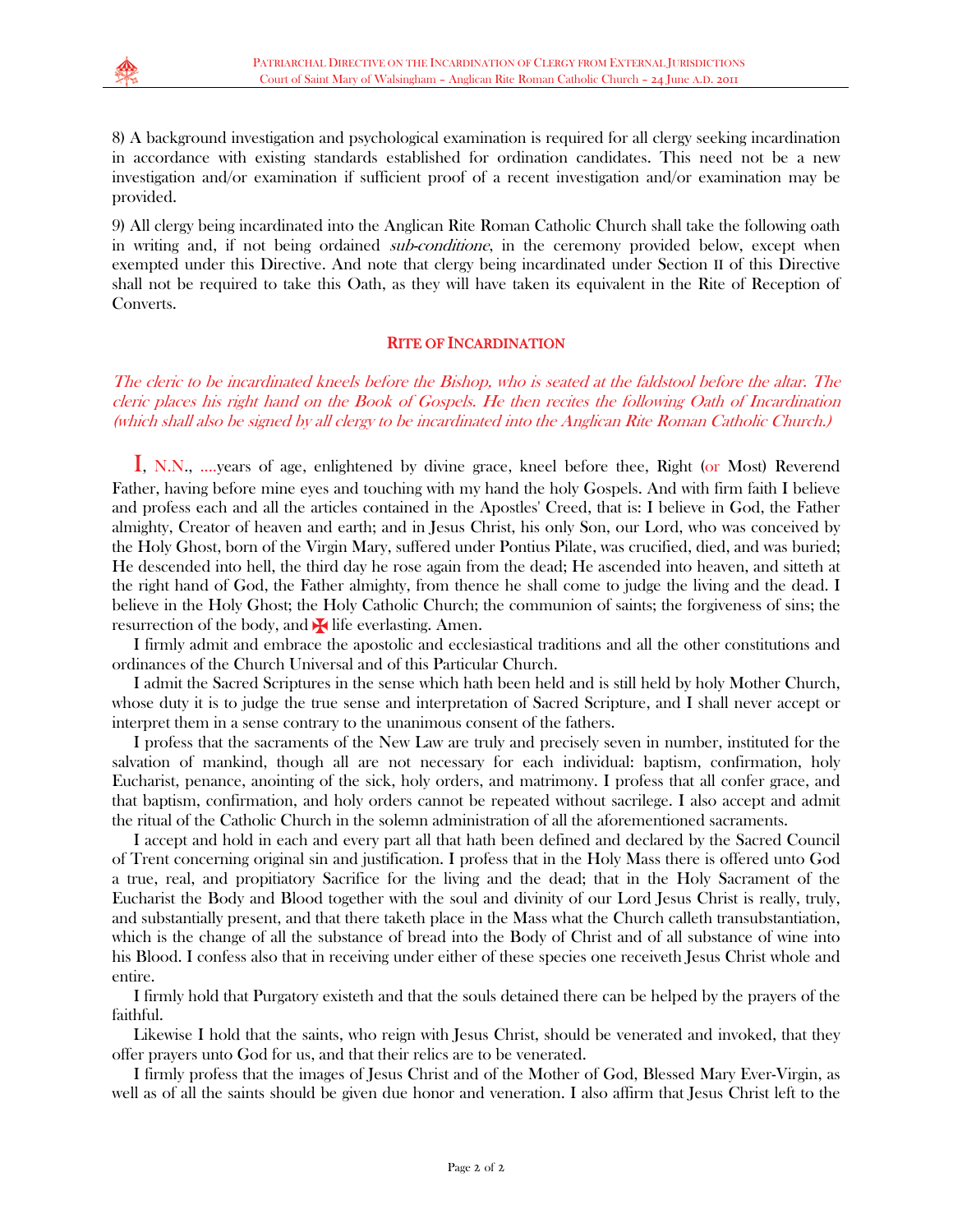

Church the faculty to grant indulgences, and that their use is most salutary to the Christian people. I recognize the Holy Catholic and Apostolic Church as the mother and teacher of all the churches, and I promise and swear true obedience to the leaders of both this Particular Church and to the Church Universal, further giving due honor to the Roman Pontiff, Successor of Saint Peter, the Prince of the Apostles and Vicar of Jesus Christ.

 Moreover, without hesitation I accept and profess all that hath been handed down, defined, and declared by the sacred canons and by the general councils, especially by the Sacred Council of Trent and by the Vatican General Council. At the same time I condemn and reprove all that the Church has condemned and reproved. This same Catholic Faith, outside of which none can be saved, I now freely profess and I truly adhere to it. With the help of God, I promise and swear to maintain and profess this faith entirely, inviolately, and with firm constancy until the last breath of life. And I shall strive, as far as possible, that this same faith shall be held, taught, and publicly professed by all who depend on me and over whom I shall have charge.

So help me God and these holy Gospels.

The cleric being incardinated remains kneeling, and the bishop, still seated, says Psalm 51, or Psalm 130, concluding with Glory be as usual.

After this the bishop stands, gives up the mitre, and says:

**V.** Lord, have mercy. R. Christ, have mercy. R. Lord, have mercy.

OUR Father... the rest inaudibly until:

 $\hat{\mathbb{V}}$ . And lead us not into temptation. R. But deliver us from evil.  $\hat{\mathbb{V}}$ . Save thy servant. R. Who trusteth in thee, my God.  $\hat{\mathbf{V}}$ . Lord, hear my prayer.  $\hat{\mathbf{R}}$ . And let my cry come unto thee.  $\hat{\mathbf{V}}$ . The Lord be with you. **R**. And with thy spirit.

Let us pray.

O GOD, whose nature is ever merciful and forgiving, accept our prayer that this thy servant, bound by the fetters of sin, may be pardoned by thy loving kindness: through Christ our Lord.  $\mathbb{R}$ . Amen.

## The bishop again sits down, taking the mitre and crosier, and facing the cleric being incardinated pronounces the reception in the Church and absolution from excommunication inserting the word perhaps if in doubt as to whether it has been incurred:

BY the authority of the Holy Church which I exercise here, I release thee from the bond of excommunication which thou hast (perhaps) incurred; and I restore thee unto communion and union with the faithful, as well as to the holy sacraments of the Church, and receiving thee into this Particular Church, restoring thee unto all clerical faculties appropriate to thy state; in the Name of the Father, and of the Son,  $\star$  and of the Holy Ghost.  $\mathbb{R}$ . Amen.

Lastly the bishop imposes some salutary penance, such as prayers, visits to a church, or the equivalent.

# V. RECEPTION OF BISHOPS

10) Bishops seeking incardination into the Anglican Rite Roman Catholic Church may only be incardinated by permission of the Patriarch.